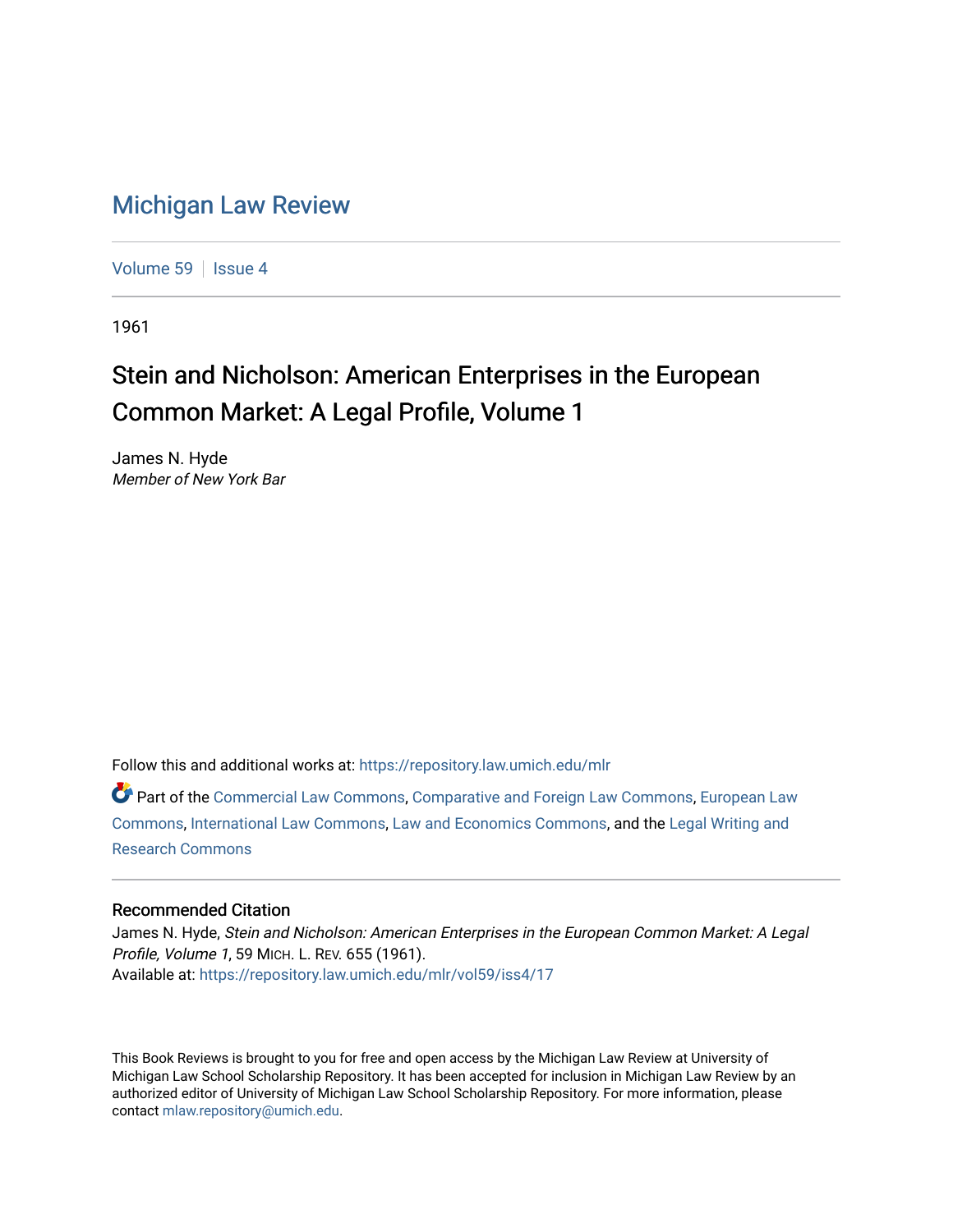## RECENT BOOKS

AMERICAN ENTERPRISE IN THE EUROPEAN COMMON MARKET: A LEGAL PROFILE, Volume One. Edited by *Eric Stein* and *Thomas L. Nicholson.*  Ann Arbor: The University of Michigan Law School. 1960. Pp. xxiv, 510. Volumes I & II \$25.

This is a valuable and stimulating volume. As the first half of a broad study, it brings together material on the countless legal problems presented by the new European Economic Community. The central theme of the volume is the effect of the Common Market on the plans and organization of American business. The over-all plan is found in an Analytical Table of Contents which is itself a useful preliminary checklist. The plan for the book, as well as the Introduction and one of the chapters are the work of Professor Eric Stein of The University of Michigan Law School, Co-Director of International and Comparative Legal Studies, who directed this project.

The knowledge and insights of a group of American and European scholars and practitioners are drawn together in this volume. As the formal acknowledgements show, they also have had the benefit of the views and comments of other experienced and knowledgeable lawyers, many directly concerned with operations of the European Economic Community.

This book, together with the second part of the study published in December 1960, is intended for the American practicing lawyer. It aims to assist him in preparing to counsel business clients on their contacts with the Community and the Common Market which forms its economic basis. Dr. Kahn-Freund, referring to his own chapter on Labor Law and social security, observes that its purpose is to help the reader ask the right questions, rather than give those answers which only the expert on the spot can provide. (p. 298) This comment could be applied to the work as a whole. There are questions raised throughout which would not have occurred to this reviewer.

The plan of the study covers the range of topics which counsel for an American enterprise would want to consider. Professor Stein observes (p. 27) that the law discussed is predominantly the national law of the countries concerned, company law, tax law, competition, foreign exchange and credit regulation as well as labor legislation.1 However, he also observes that superimposed upon these bodies of law are the questions raised by the existence of the Treaty of Rome of March 25, 1957, which created the European Economic Community. The individual chapters reflect varying

<sup>1</sup> Chapters in the second volume include "Organizing for Business," by A. F. Conard, Professor of Law and Director of Graduate Studies, University of Michigan; "The Significance of Treaties to the Establishment of Companies," by Thomas L. Nicholson of the Chicago Bar; "Protection of Competition," by Professor S. A. Riesenfeld, Vice-Chairman, Institute of International Studies, University of California, Berkeley; "Taxation," by J. van Hoorn, Jr., Tax Consultant and Managing Director, International Bureau of Fiscal Documentation, Amsterdam, and Professor L. Hart Wright, University of Michigan Law School; and "The Association with Overseas Countries and Territories," by Peter Hay, Instructor of Law, University of Michigan.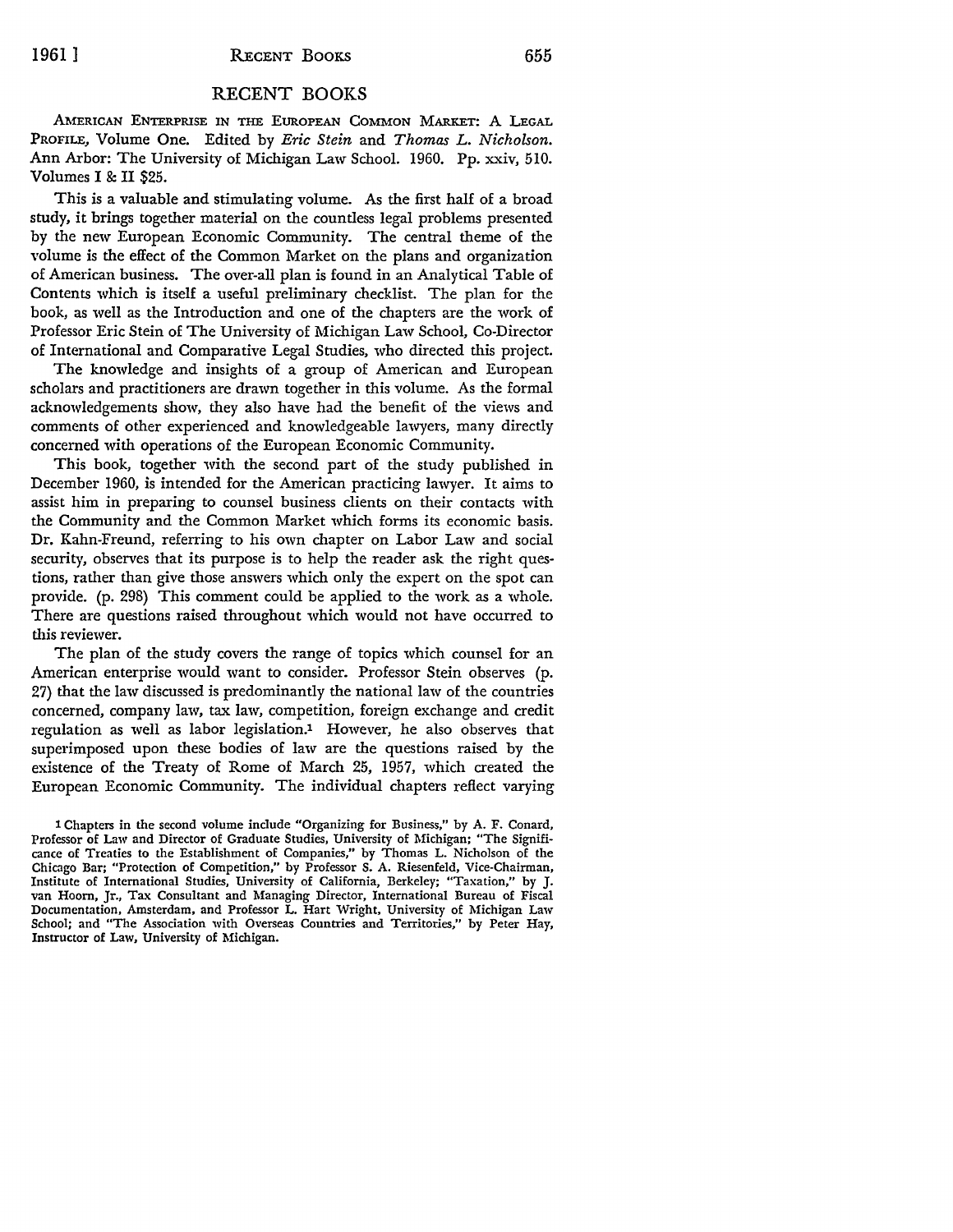points of view of the authors. These differences in themselves are illustrative of the usefulness of a comparative law approach. Although Professor Stein has identified the prospective readers as practicing lawyers, the book is likely to be of interest also to law teachers concerned with international transactions. By its approach - employing a variety of techniques which involved fact gathering, analysis, and the collaboration of a group of recognized experts- the Michigan Law Faculty has made a significant contribution.

The volume contains a good deal of descriptive material which, together with the text of the Treaty itself, is essential to a consideration of the technical questions. Thus, Professor Stein has written one chapter on the new institutions with a full description of the inter-relationships of the Council, Commission and Court. His description covers more than the Constitution of the Community as contained in the Rome Treaty, because it shows the institutions as they have operated thus far. For example, after pointing out that the Council possesses the power of final decision concerning Community legislation and policy, he observes that in practice, surrounded by an extensive Secretariat and permanent representatives of governments, the Council has considered questions only after agreement has been reached among national administrations or after a deadlock has developed in negotiations which could be resolved by political decision. Here, then, is evidence of a tendency toward the familiar pattern in international organizations when representatives of governments meet and seek agreement  $-$  and away from the concept of supranationality under which decisions are made by organs independent of national governments. (pp. 89-92)

Mr. Marc Ouin, Deputy Director, Directorate of Trade and Payments, Organization for European Economic Cooperation, in his chapter on "The Establishment of the Customs Union," proceeds on the premise that the Community is above all else a customs union. He then analyzes in detail the treaty formula for computing the external tariff. He raises various points on the inter-relationship, if not conflict, between obligations arising under the Treaty and those under the GATT; but he does not deal at any length with the interpretation of those provisions of the GATT authorizing the formation of customs unions. His section on the meaning of *libre pratique*  under the Treaty opens up interesting technical questions on how products entering the Community from third countries will be treated as they move from one member country to another. He indicates that the free circulation of goods within the Community will remain a serious problem so long as the common external tariff is not in force and also so long as the countries of the Community have not adopted a common quota policy toward third countries. Although he expresses a degree of personal optimism that the Community may stimulate a movement along the road toward freedom of world trade (p. 188), he raises, but makes no attempt to answer, the most debated question: whether the Community will turn inward upon itself, developing a protectionist approach, or whether it will develop an outward orientation having a liberal commercial character (p. 132).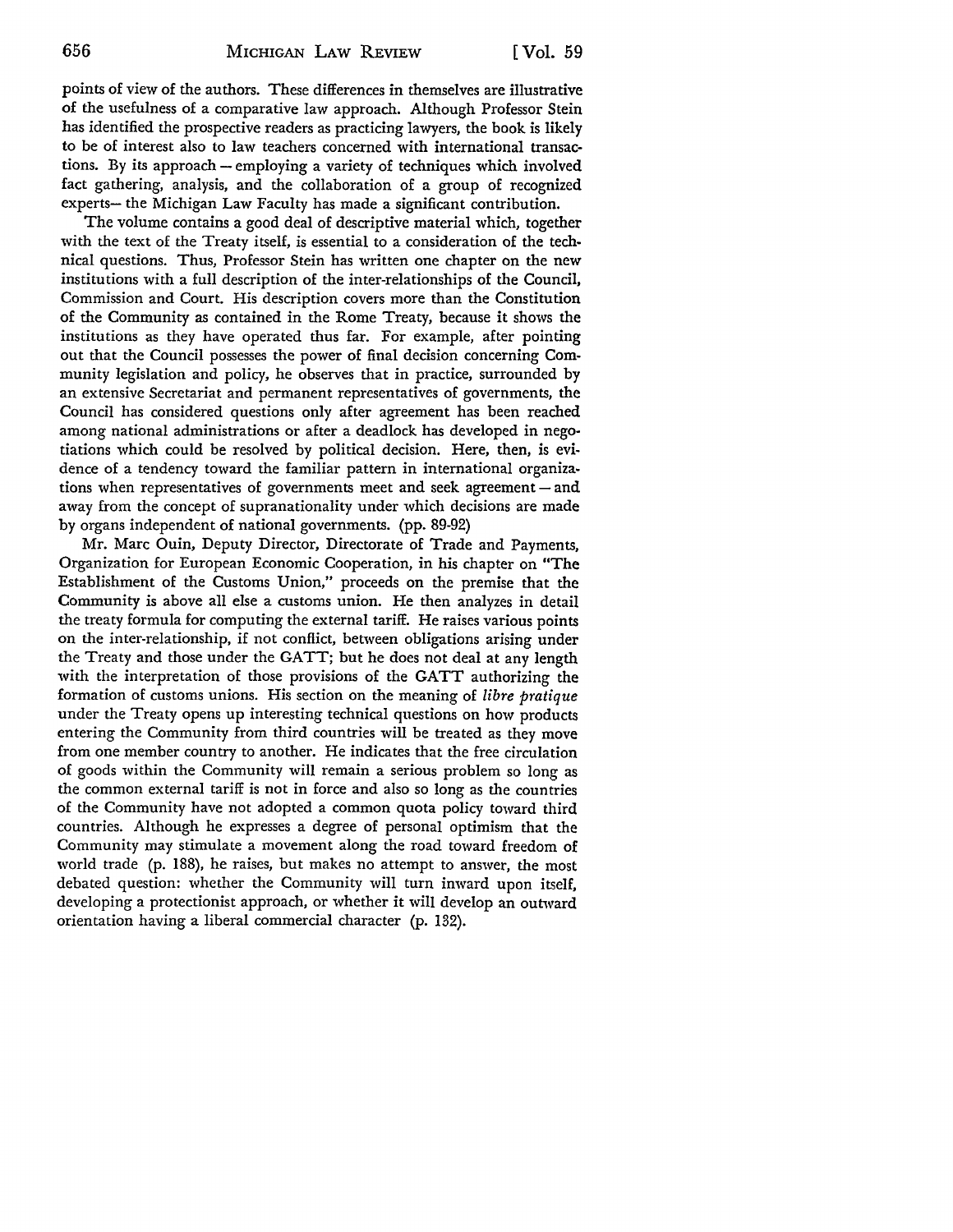Maitre F. C. Jeantet, an Advocate of the Court of Appeal, Paris, and Chargé de Cours, Institut des Sciences Juridiques et Financières Appliqueés aux Affaires, University of Paris, has contributed a chapter on "Exchange Control Regulations in France." In the plan of the volume this is intended as a description of exchange controls in one of the Six. Both the editors and Maitre Jeantet feel that controls have been relaxed in France beyond the obligations contained in Article 67 of the Treaty. However, apart from this conclusion, the chapter stands as a compact and informative study of the recent past and the possible future. In and of itself, this is a valuable source for an American lawyer. Maître Jeantet's discussion shows that the device of exchange control regulation is far from dead. He points out that in spite of the language of Article 67 of the Treaty providing that restrictions on monetary transfers must progressively disappear, the approach to this position has been very cautious. In spite of the Rome Treaty, and the current trend toward liberalization, he observes that the system of exchange controls gives the government a ". . . means of effective and immediate action in case of emergency. The system of exchange control laws and regulations in France makes it easy to make the necessary changes." (p. 207) This is fair warning.

S. P. Ladas of the New York Bar and Chairman, Industrial Property Commission, International Chamber of Commerce, writes his chapter on "Industrial Property" drawing on long familiarity with patents, trademarks and licensing agreements. He points out that in this large area the direct impact of the Treaty is less than in the fields covered by the other chapters. This is because the Treaty does not contain specific affirmative provisions concerning industrial and commercial property. It is the more general Treaty articles on harmonization of law which may by interpretation affect the law of industrial property. Thus, these questions remain primarily matters of national law and international treaty. Mr. Ladas considers the effect of the harmonization sections of the Rome Treaty and envisions the possibility of a community trademark. He points out that from the point of view of American owners of industrial property rights, progress toward harmonization of industrial property laws should be welcome. As to the possibility of such progress, this depends, in his view, on the same basic political-economic factor mentioned by Mr. Ouin, *i.e.,* whether the effect of the Treaty will be to free trade or whether nationalistic attitudes of member States will retard that process. (p. 291)

Professor Otto Kahn-Freund, Professor of Law, London School of Economics and Political Science, and Co-Editor, *Modern Law Review,* provides a chapter on "Labor Law and Social Security," including an appendix which is a skeleton survey of the social security benefits of the Six. In length, 161 pages, this chapter comprises virtually one-third of the volume. Professor Kahn-Freund attempts to provide materials which will enable the reader to see the issues in this complicated field. He begins, however, by pointing to Treaty Article 117, which assumes that equalization or har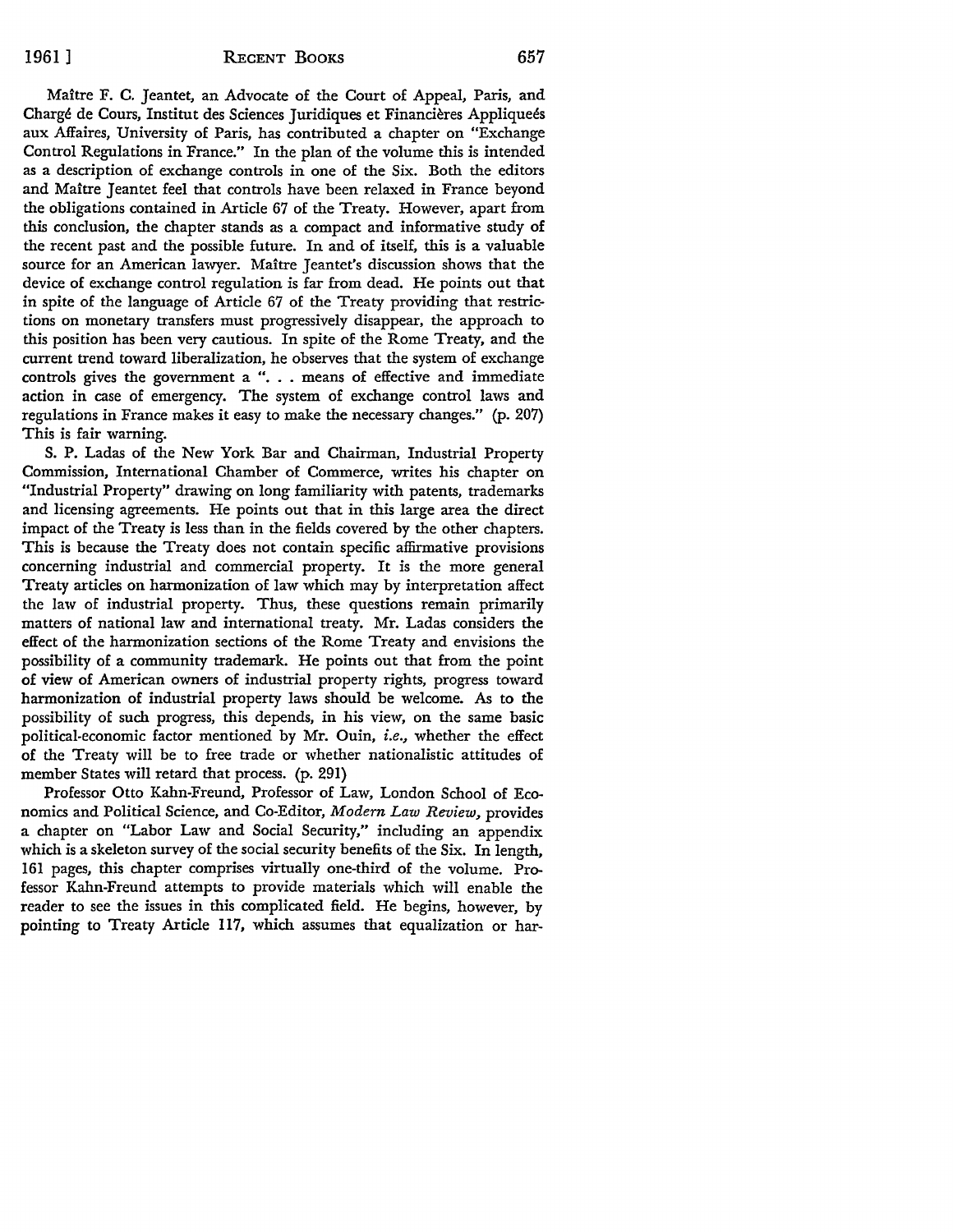monization of labor conditions throughout the Community will come about as a result of the operation of the Common Market and the working of the Community institutions. He then discusses in detail three special problems of harmonization, equal pay for both sexes, holidays with pay and working hours including overtime pay. In connection with equal pay for both *sexes,* he points out that Article 119 of the Treaty2 is very cautiously formulated and that this principle of equal pay for equal work does not, under his interpretation of the Article, become part of the legal system of member States. This language is treated as creating an obligation between the member States themselves. The Article, therefore, is not to be considered as self-executing in the national legal systems of member States. He concludes that it does no more than create an obligation binding upon them in international law. (p. 329)

In his discussion of working hours, he mentions the Protocol relating to certain provisions of concern to France which is treated as an integral part of the Treaty. In discussing the escape possibilities which this provides for France, he points out that France might, under its operation, be permitted to establish or re-establish tariffs or subsidies *or,* indeed, quantitative import restrictions. He feels that no prophecy can be made as to whether this or other developments will occur. He does warn, however, that while there is the possibility that at the end of the first stage provided in the Treaty, working hours and rates may have reached a point at which the Protocol is of little significance, on the other hand, under other conditions the Protocol might produce the crises he describes. (p. 335)

Finally, he concludes that the Treaty's provisions on labor and social policy stand for promises rather than legal principles, and he advises the practitioner and those interested in labor relations that they must still consult national legal sources in addition to looking for the trends, which he describes (p. 361), toward or away from harmonization.

Professor Stein and Mr. Peter Hay, an Instructor of Law at The University of Michigan, have done the final chapter on "New Legal Remedies," under the Treaty. They have surveyed the remedies available to private companies as well as the sanctions which a private company may invoke or which may be invoked against it. In considering the administrative law of the Community as applied by its *Court,* the discussion of *detournement de pouvoir* or misapplication of power (p. 505) is of particular interest. From this description of remedy and sanctions emerges the authors' view that this field of Community law will draw mainly on the general principles of the national laws of the Member States as the jurisprudence of the Community develops and that the contacts with public international law are distinctly limited. (p. 506)

<sup>2</sup>The first clause of Article 119 reads: "Each Member State shall in the course of the first stage ensure and subsequently maintain the application of the principle of equal remuneration for equal work as between men and women workers."